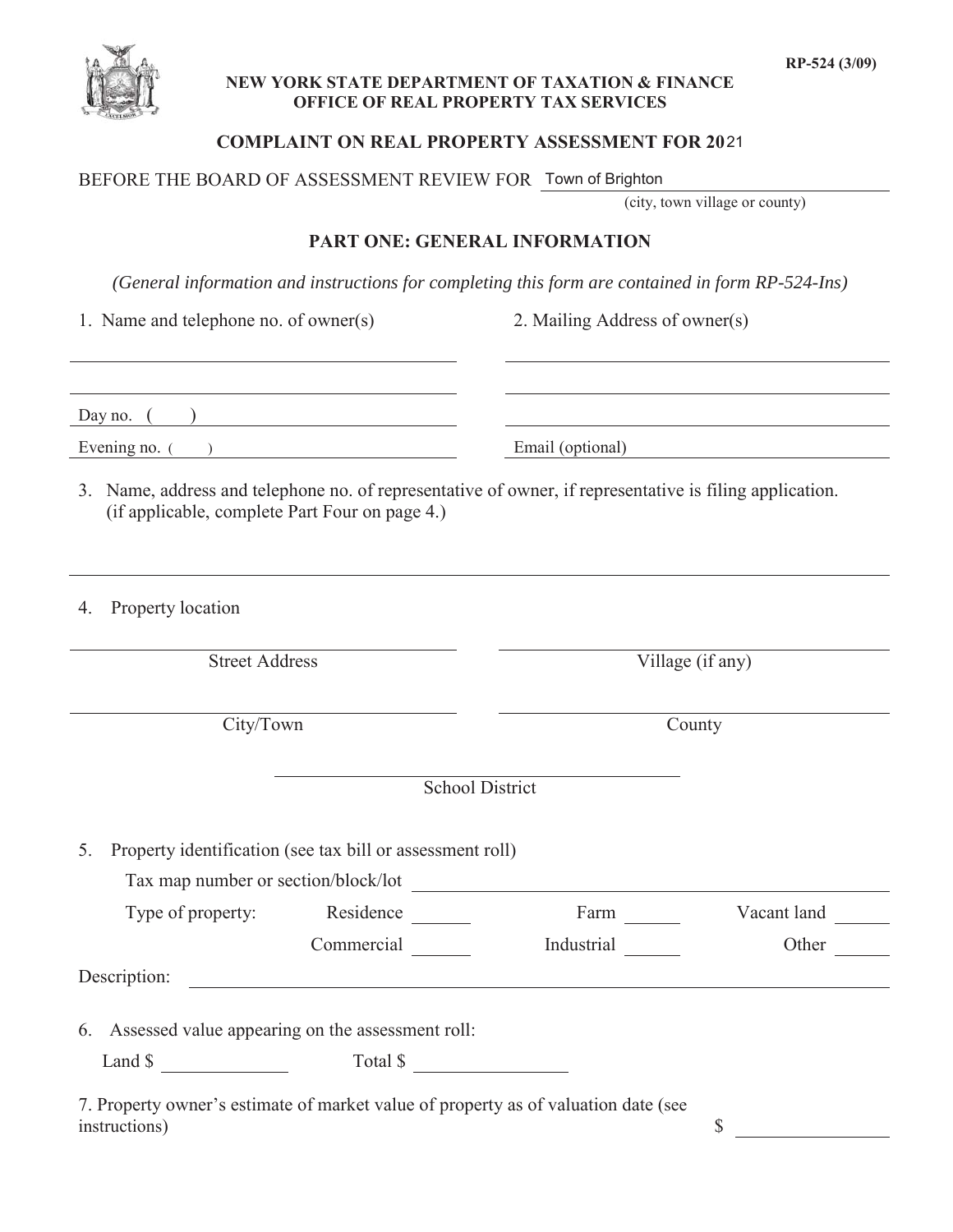# **PART TWO: INFORMATION NECESSARY TO DETERMINE VALUE OF PROPERTY**

(If additional explanation or documentation is necessary, please attach)

Information to support the value of property claimed in Part One, item 7 (complete one or more):

| 1.                                                            |                                                                                                                                                                                                         |                                                                                   |
|---------------------------------------------------------------|---------------------------------------------------------------------------------------------------------------------------------------------------------------------------------------------------------|-----------------------------------------------------------------------------------|
| a. Date of purchase:                                          |                                                                                                                                                                                                         |                                                                                   |
| b. Terms                                                      | Cash Contract Other (explain)                                                                                                                                                                           |                                                                                   |
|                                                               | c. Relationship between seller and purchaser (parent-child, in-laws, siblings, etc.):                                                                                                                   |                                                                                   |
|                                                               | d. Personal property, if any, included in purchase price (furniture, livestock, etc.; attach list and                                                                                                   |                                                                                   |
| sales tax receipt):                                           | <u> 1989 - Johann Barbara, martin amerikan basar dan berasal dalam basa dan basar dalam basa dalam basa dalam basa</u>                                                                                  |                                                                                   |
| 2.                                                            | Property has been recently offered for sale (attach copy of listing agreement, if any):                                                                                                                 |                                                                                   |
|                                                               |                                                                                                                                                                                                         | Asking price: \$                                                                  |
|                                                               |                                                                                                                                                                                                         | 3. Property has been recently appraised (attach copy): When: By Whom: Number 2014 |
|                                                               |                                                                                                                                                                                                         |                                                                                   |
| construction and present condition:                           | 4. Description of any buildings or improvements located on the property, including year of                                                                                                              |                                                                                   |
| Cost \$<br><u> 1980 - Johann Barbara, martin a</u>            | 5. Buildings have been recently remodeled, constructed or additional improvements made:                                                                                                                 |                                                                                   |
| Date Started:                                                 | Date Completed:                                                                                                                                                                                         |                                                                                   |
|                                                               | Complainant should submit construction cost details where available.                                                                                                                                    |                                                                                   |
| 6.<br>operating expenses, sales volume and income statements. | Property is income producing (e.g., leased or rented), commercial or industrial property and the<br>complainant is prepared to present detailed information about the property including rental income, |                                                                                   |
| 7.                                                            | Additional supporting documentation (check if attached).                                                                                                                                                |                                                                                   |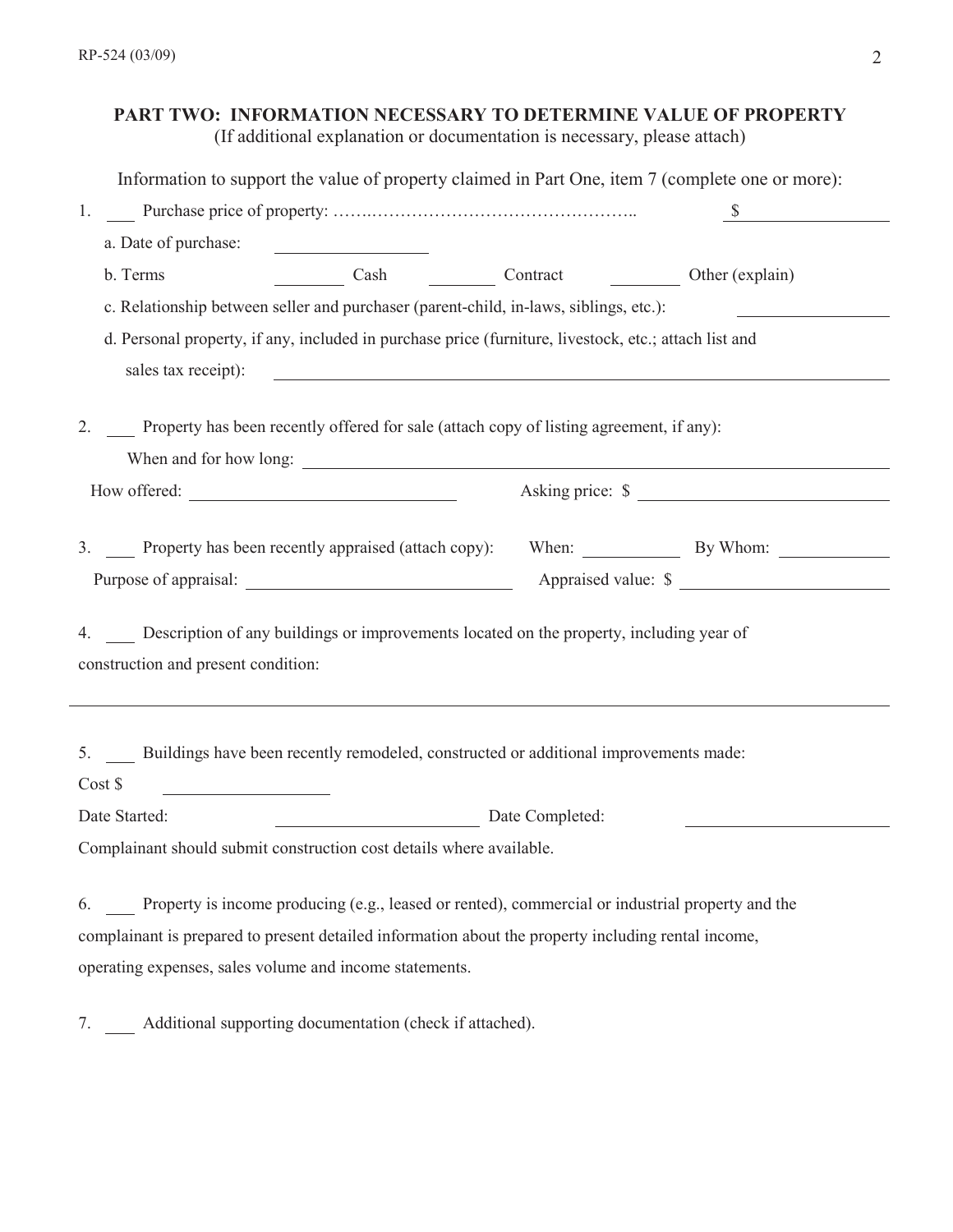|    |                | <b>PART THREE: GROUNDS FOR COMPLAINT</b>                                                                                                                                                                                                |                 |
|----|----------------|-----------------------------------------------------------------------------------------------------------------------------------------------------------------------------------------------------------------------------------------|-----------------|
|    |                | A. UNEQUAL ASSESSMENT (Complete items 1-4)                                                                                                                                                                                              |                 |
| 1. |                | The assessment is unequal for the following reason: (check a or b)                                                                                                                                                                      |                 |
|    |                | The assessed value is at a higher percentage of value than the assessed value of other real property on the                                                                                                                             |                 |
|    | a.             | assessment roll.<br>The assessed value of real property improved by a one, two or three family residence is at a higher percentage of                                                                                                   |                 |
|    |                | full (market) value than the assessed value of other residential property on the assessment roll or at a higher                                                                                                                         |                 |
|    | b.             | percentage of full (market) value than the assessed value of all real property on the assessment roll.                                                                                                                                  |                 |
|    |                | The complainant believes this property should be assessed at % of full value based on one or more of the following                                                                                                                      |                 |
| 2. |                | (check one or more):                                                                                                                                                                                                                    |                 |
|    | a.             | The latest State equalization rate for the city, town or village in which the property is located is                                                                                                                                    | $\frac{0}{0}$ . |
|    |                | The latest residential assessment ratio established for the city, town or village in which the residential property is<br>located. Enter latest residential assessment ratio only if property is improved by a one, two or three family |                 |
|    | $\mathbf{b}$ . | residence<br>$\frac{0}{0}$ .                                                                                                                                                                                                            |                 |
|    | c.             | Statement of the assessor or other local official that property has been assessed at<br>$\%$ .                                                                                                                                          |                 |
|    | d.             | Other (explain on attached sheet).                                                                                                                                                                                                      |                 |
| 3. |                |                                                                                                                                                                                                                                         |                 |
| 4. |                |                                                                                                                                                                                                                                         |                 |
|    |                | <b>B. EXCESSIVE ASSESSMENT (Check one or more)</b>                                                                                                                                                                                      |                 |
|    |                | The assessment is excessive for the following reason(s):                                                                                                                                                                                |                 |
| 1. |                | The assessed value exceeds the full value of the property.                                                                                                                                                                              |                 |
|    | a.             |                                                                                                                                                                                                                                         |                 |
|    | b.             | Complainant believes that assessment should be reduced to full value of (Part one #7)                                                                                                                                                   |                 |
|    | $\mathbf{c}$ . | Attach list of parcels upon which complainant relies for objection, if applicable.                                                                                                                                                      |                 |
| 2. |                | The taxable assessed value is excessive because of the denial of all or portion of a partial exemption.                                                                                                                                 |                 |
|    | a.             | Specify exemption (e.g., senior citizens, veterans, school tax relief [STAR])                                                                                                                                                           |                 |
|    | b.             |                                                                                                                                                                                                                                         |                 |
|    | $\mathbf{c}$ . |                                                                                                                                                                                                                                         |                 |
|    | d.             | If application for exemption was filed, attach copy of application to this complaint.                                                                                                                                                   |                 |
|    |                | Improper calculation of transition assessment. (Applicable only in approved assessing unit which has adopted                                                                                                                            |                 |
| 3. |                | transition assessments.)                                                                                                                                                                                                                |                 |
|    | a.             |                                                                                                                                                                                                                                         |                 |
|    | b.             |                                                                                                                                                                                                                                         |                 |

# **C. UNLAWFUL ASSESSMENT (Check one or more)**

The assessment is unlawful for the following reason(s):

| Property is wholly exempt. (Specify exemption (e.g., nonprofit organization))                                              |
|----------------------------------------------------------------------------------------------------------------------------|
| Property is entirely outside the boundaries of the city, town, village, school district or special district in which it is |
| designated as being located.                                                                                               |
| Property has been assessed and entered on the assessment roll by a person or body without the authority to make the        |
| entry.                                                                                                                     |
| Property cannot be identified from description or tax map number on the assessment roll.                                   |
| Property is special franchise property, the assessment of which exceeds the final assessment thereof as determined by      |
| the Office of Real Property Tax Services. (Attach copy of certificate.)                                                    |

#### **D. MISCLASSIFICATION (Check one)**

The property is misclassified for the following reason (relevant only in approved assessing unit which establish homestead and non-homestead tax rates):

| -1.                                             | Complainant believes class designation should be |                                                                                               |                    |  |
|-------------------------------------------------|--------------------------------------------------|-----------------------------------------------------------------------------------------------|--------------------|--|
|                                                 |                                                  | The assessed value is improperly allocated between homestead and non-homestead real property. |                    |  |
| Allocation of assessed value on assessment roll |                                                  |                                                                                               | Claimed allocation |  |
| Homestead                                       |                                                  |                                                                                               |                    |  |
| Non-Homestead                                   |                                                  |                                                                                               |                    |  |